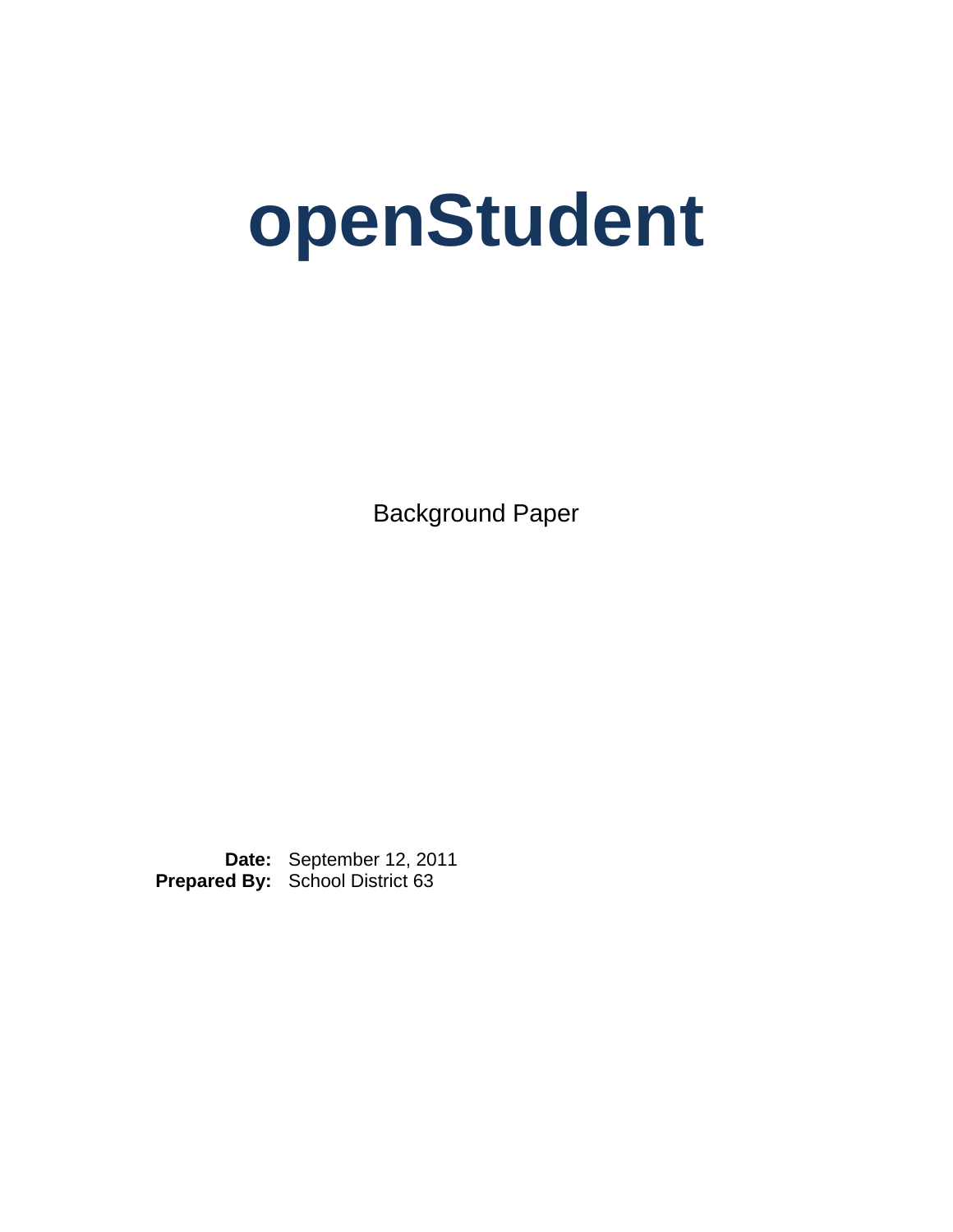## **Executive Summary**

We have all heard the old adage *"Those who ignore history are doomed to repeat it*" (*George Santayana*). For the last 25 years we have continually purchased off-the-shelf student information systems with the expectation and belief that they would meet our requirements. In reality, even with extensive customizations, our experience has been that these applications have always fallen short of our individual and collective needs.

The BCeSIS experience and the potential migration to PowerSchool has caused us to reflect on a number of important questions about the future of student information systems in BC. We have challenged ourselves by asking the following questions:

- 1. We have collectively purchased and implemented numerous information systems over the past several decades. Are any of these commercial applications still viable today?
- 2. With any of the applications purchased, how much control or input did districts have in the development and the ongoing enhancements of the software? How much control can we reasonably expect to have with future commercial software purchases?
- 3. With any of the applications purchased, how many have satisfied all of our needs? Is meeting just 80% of our requirements sufficient? We recognize that the nature of the missing 20% of functionality has had a significant impact on day-to-day work. Are we satisfied with this?
- 4. Is there any commercial software product that can respond rapidly to our changing requirements in British Columbia (i.e. personal learning)?
- 5. Is there any commercial software product that can satisfy all our needs for an affordable price? Can the ministry and districts sustain these costs into the foreseeable future?
- 6. Do any of the commercial applications considered or purchased allow us to seamlessly integrate with other district peripheral programs? (i.e. Library systems, fee systems, transportation, attendance callout and so forth)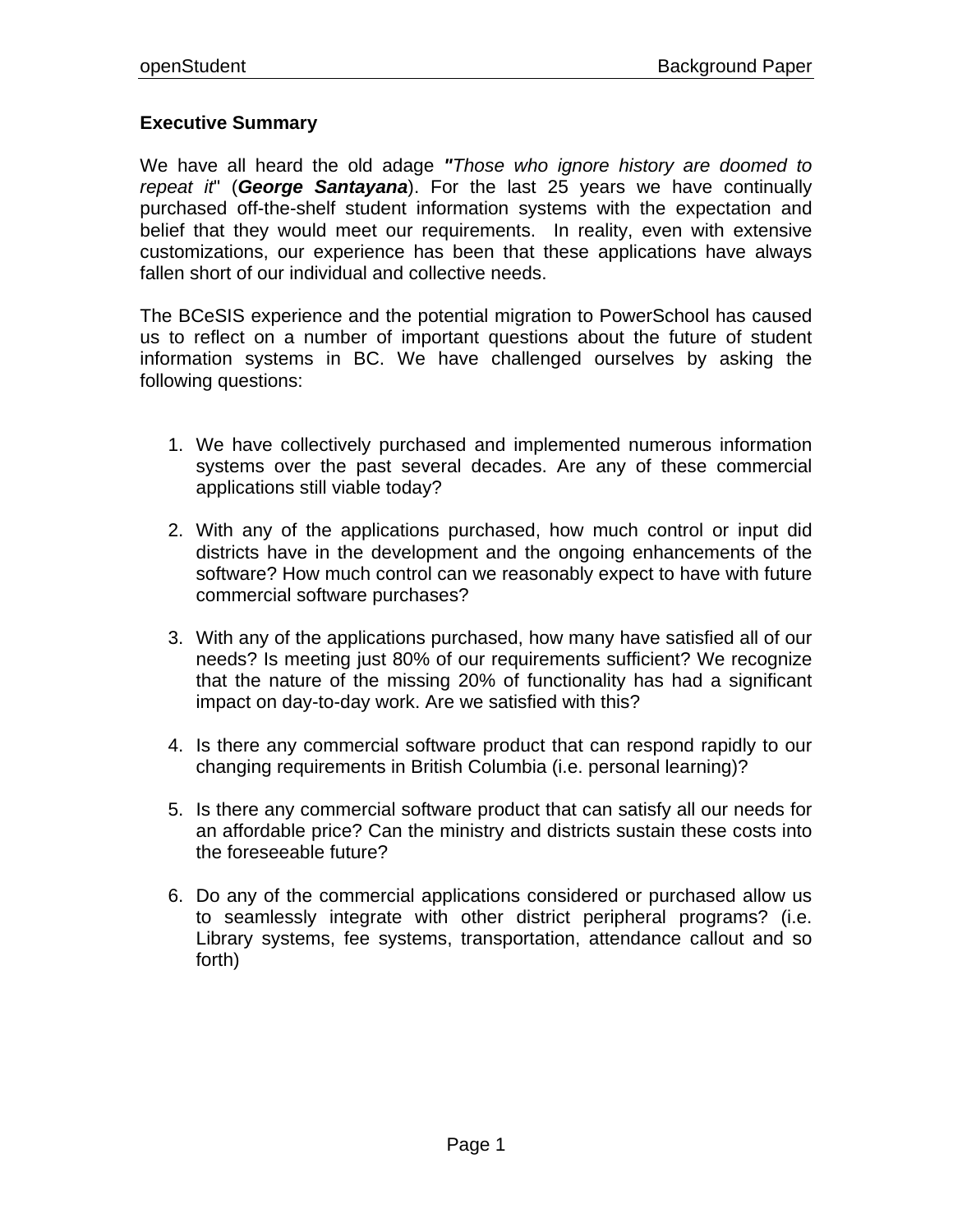7. Are we willing to continue being a small fish in a very large pond? For example, if we select Pearson, British Columbia will represent less than 4% of their total student base. Regardless of which vendor is chosen, we face a number of significant risks including the inability to affect change, the vulnerability of the vendor and software, and the long-term affordability of the system. The motivation of any company is to maximize share profits for the benefit of the shareholders, not for the benefit of districts or, ultimately, students. Are we willing to accept these risks again?

Leaders from across the province have pondered these and similar questions for a number of years, particularly at this time of transition from BCeSIS. We believe that the consensus answers to these questions are resoundingly clear. Our reliance on commercial products has not worked. There are no fully viable solutions and those that come even marginally close are prohibitively costly and are a poor fit for our BC context. Thus, it is our firm belief, as it is for many of our colleagues cross the province, that we need to take a different approach.

We know that within the province we have the capability to successfully develop a student information system that will positively address the above questions. We have a vision that represents the knowledge, experience and insights of the breadth and depth of stakeholders in the education sector. This vision includes using established open-source tools and agile methodologies that will engage participation of users at all levels. This approach will ensure the following results:

- 1. That we will completely meet all requirements of stakeholders around the province.
- 2. That we will continue to have an enterprise level, and common student information system throughout the province.
- 3. That we will maintain complete ownership and control of the application at all times.
- 4. That the non-commercial, non-profit approach will ensure that the system is affordable and sustainable in the long-term and will represent a fraction of the current expenditure level. These savings can be re-directed into student learning and achievement.
- 5. That we will have complete flexibility to meet the changing requirements of stakeholders in a timely and responsive manner.

The encouraging thing is, it's been done before and continues to prove successful. The Kuali Foundation is an education consortium that has pulled post-secondary stakeholders together from around the world to develop a broad range of information systems for education. (Their motto is *for higher education, by higher education*). Although they are operating in the post secondary sector, the need for affordability, sustainability, collaboration, stability, functionality, and long-term control mirrors our needs exactly in BC.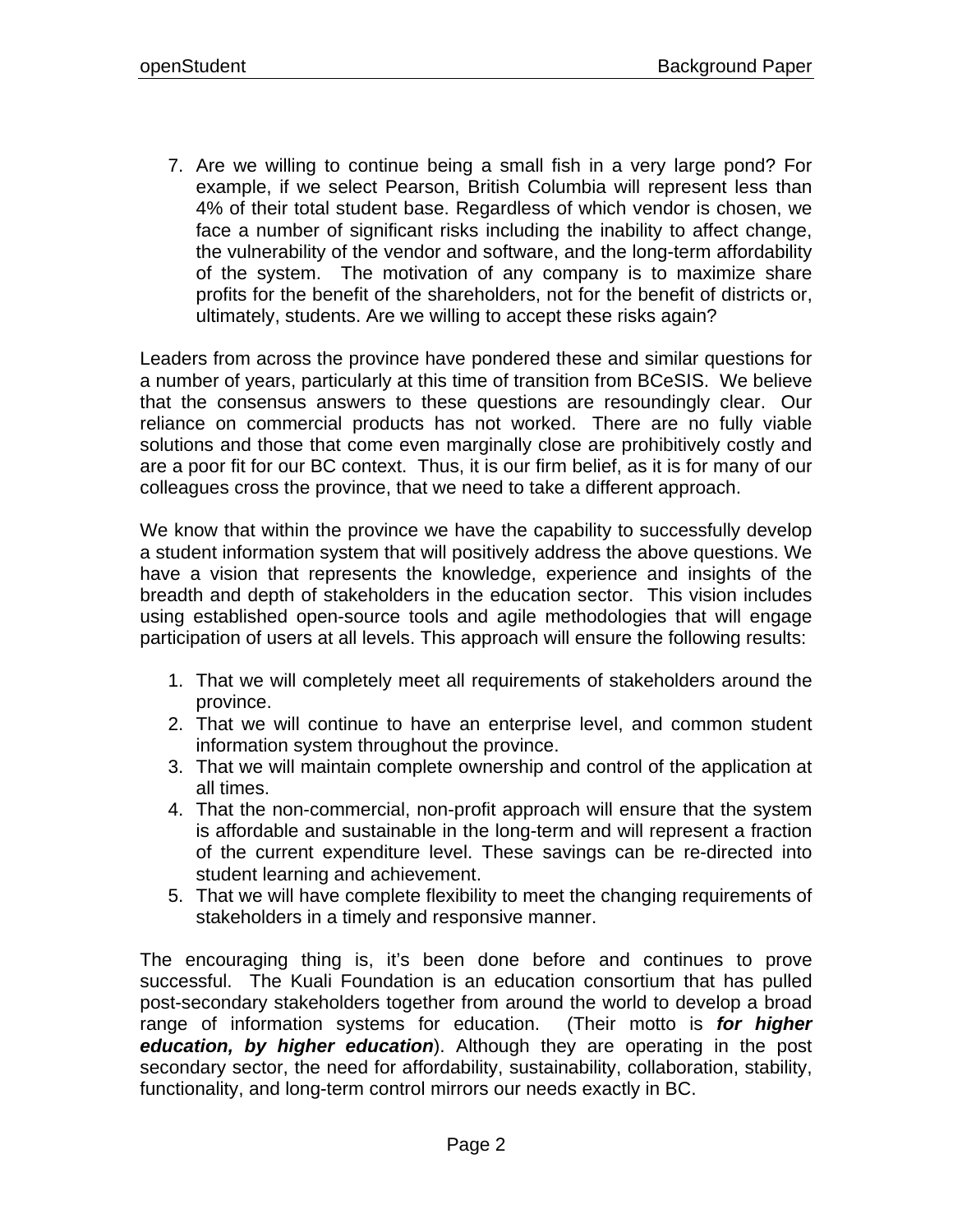The remainder of this paper will further elaborate on the points above. We believe that there is a better way to approach the development, operation and maintenance of a provincial student information system. We encourage you to consider all of the points in this paper and we welcome your questions and feedback.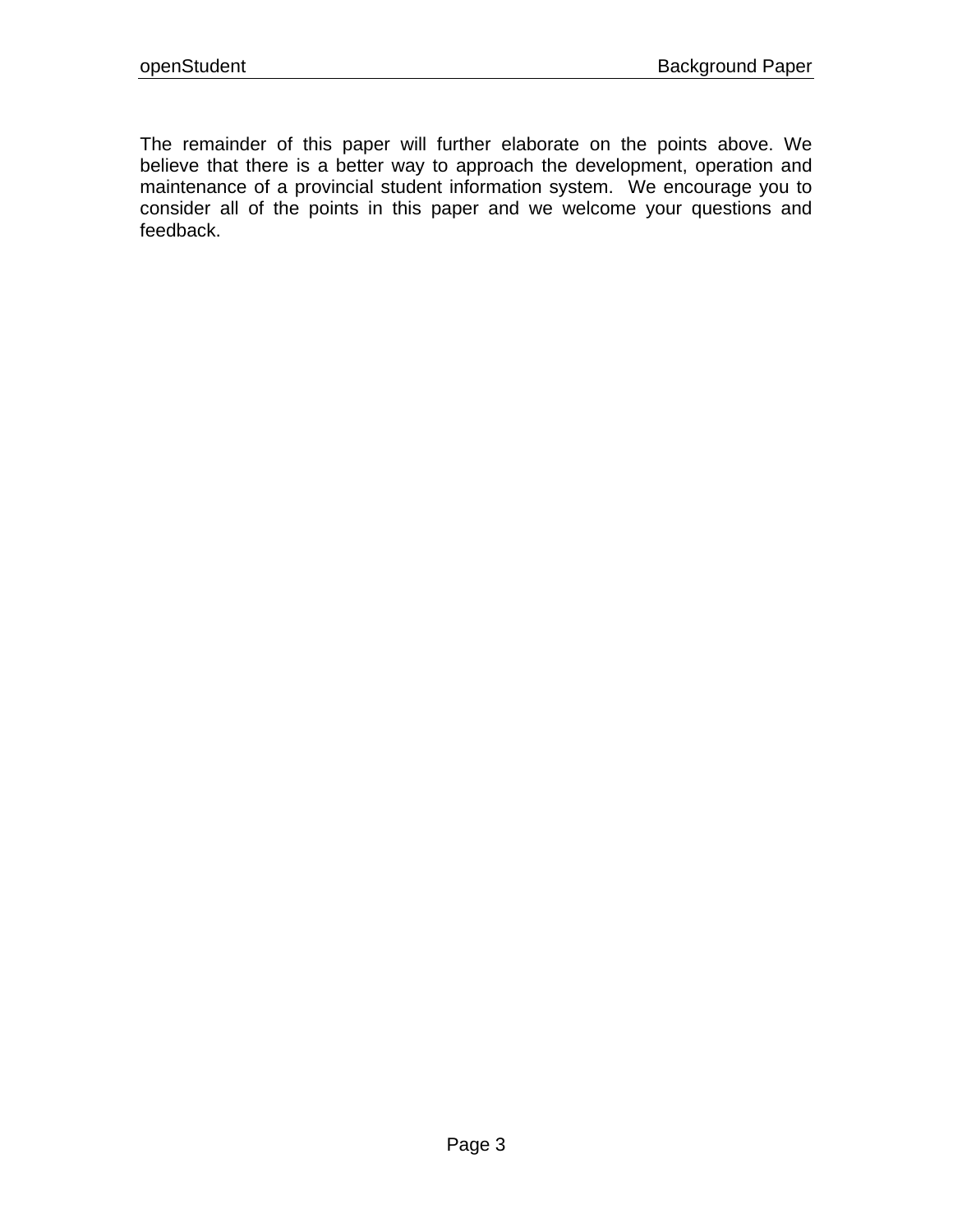# **1 Introduction**

Districts and schools from across the country require effective and robust Student Information Systems (SIS) to manage student enrolment, funding, course management, reporting and a myriad of other education and administrative functions. In recent years, there has been significant discussion and research into changing the delivery and assessment approach to learning. These changes will have significant impacts on SIS applications of the future.

The province's current student information system (BCeSIS), and similar systems used in other North American jurisdictions, have been very expensive to implement and to maintain. The architecture of these systems does not allow for diverse functionality to co-exist for the different jurisdictions. This has lead to a 'one-size-fitsall' approach to developing and maintaining the application. Due to the proprietary nature of most systems, change requests are often problematic and are otherwise time consuming and expensive to develop. When changes are made, they often take years to implement and are cost prohibitive.

Over the past several years there has been much discussion over the poor performance, lack of functional requirements, lack of flexibility and economic failure of BCeSIS. In response to this, districts met in February 2011 to address their collective concerns. The meeting was attended by over 120 delegates and represented 86.45% of all students in the province. The delegates spent the day identifying and analyzing the strengths, weaknesses, opportunities and threats that exist for districts. The following table highlights the top concerns and opportunities that were identified.

| <b>Strengths:</b>     | ■ Having a common system                         |
|-----------------------|--------------------------------------------------|
|                       | • Maintaining standardized data                  |
|                       | . Web-based Ministry reporting                   |
|                       |                                                  |
| <b>Weaknesses:</b>    | ■ Basic design                                   |
|                       | - Reporting                                      |
|                       | ■ TA / Grade-book                                |
|                       |                                                  |
| <b>Opportunities:</b> | Improve functionality                            |
|                       | <b>-Develop and build a new system</b>           |
|                       | • Data warehousing and archiving                 |
|                       |                                                  |
| Threats:              | " Pearson Canada's purchase of the common system |
|                       | ■ Infrastructure issues                          |
|                       | • Ministry actions regarding the common system   |
|                       |                                                  |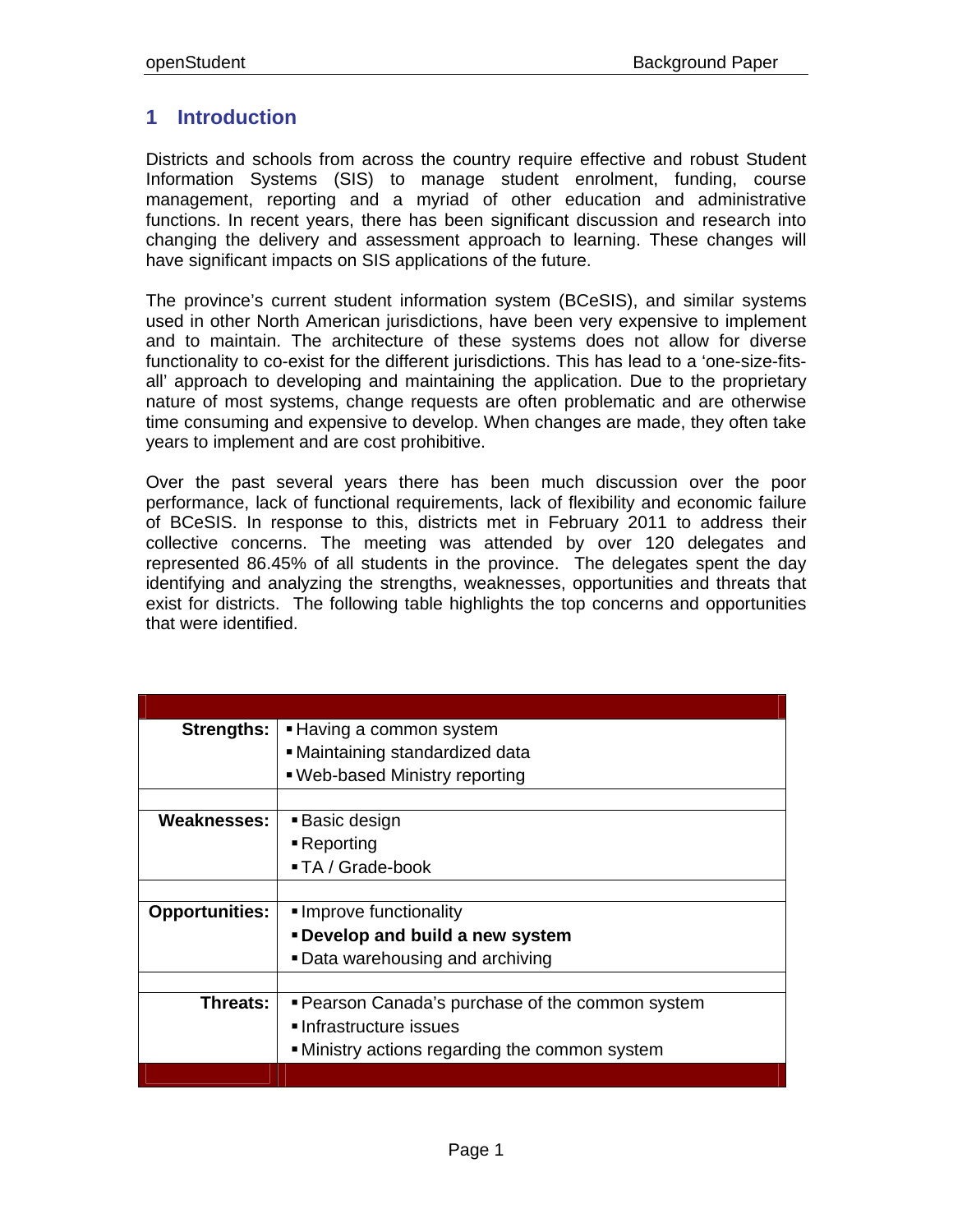The results of the meeting clearly showed that improving functionality and developing a custom and sustainable information system were top opportunities. In light of this and all other factors, the Saanich School District has decided to take a proactive approach to solving the current SIS issues while building on the successes and lessons learned from the past.

## **2 Project Definition**

The purpose of the project is twofold. The first is to create a consortium of districts from around the province and to create a community of support, collaboration, problem solving and knowledge-sharing related to all technologies and information systems in the K-12 education sector. The working name for this entity is the *Sustainable Education Systems Consortium (SESC)* and will provide a broad range of services to underlying initiatives.

The second purpose is to develop and deliver a sustainable, sophisticated, flexible, and fully integradable Student Information System. It is envisioned that *OpenStuden*t will meet the needs of all stakeholders in Elementary, Middle & Secondary schools including administrators, teachers, and clerical personal. The system will also meet the needs of a wide band of other stakeholders including district staff, Ministry staff, DL schools, International schools, alternate schools, IT departments and related educational personnel.

The fundamental premises for the development of this application are as follows:

- 1. The process of developing the software will be agile in nature and as such will depend on continuous, real-time interaction with stakeholder groups.
- 2. The development and maintenance of *OpenStudent* will be completely transparent to all stakeholders.
- 3. The development of *OpenStudent* will utilize the significant resources, common practices and knowledge of the *Sustainable Educational Systems Consortium*; a non-profit body that is made up entirely of education stakeholders.

## **2.1 Vision**

One of the biggest on-going challenges for districts is to have a system that anticipates the changing nature of education. With a move away from grades and percentages, the incorporation of 21<sup>st</sup> Century Learning, and a move to personalized learning environments, the demand for control, flexibility, and scalability has never been more important. The concern that has been clearly articulated by stakeholders is whether or not a commercial system can adequately accommodate this new paradigm that embraces virtual, online, and remote learning. There is considerable doubt that a commercial application will give regard to important concepts such as the personal learning environment, the importance of community, informal learning, and support for positive human relationships and interactions. It is also critically important that the system is operationally and economically sustainable in the longterm.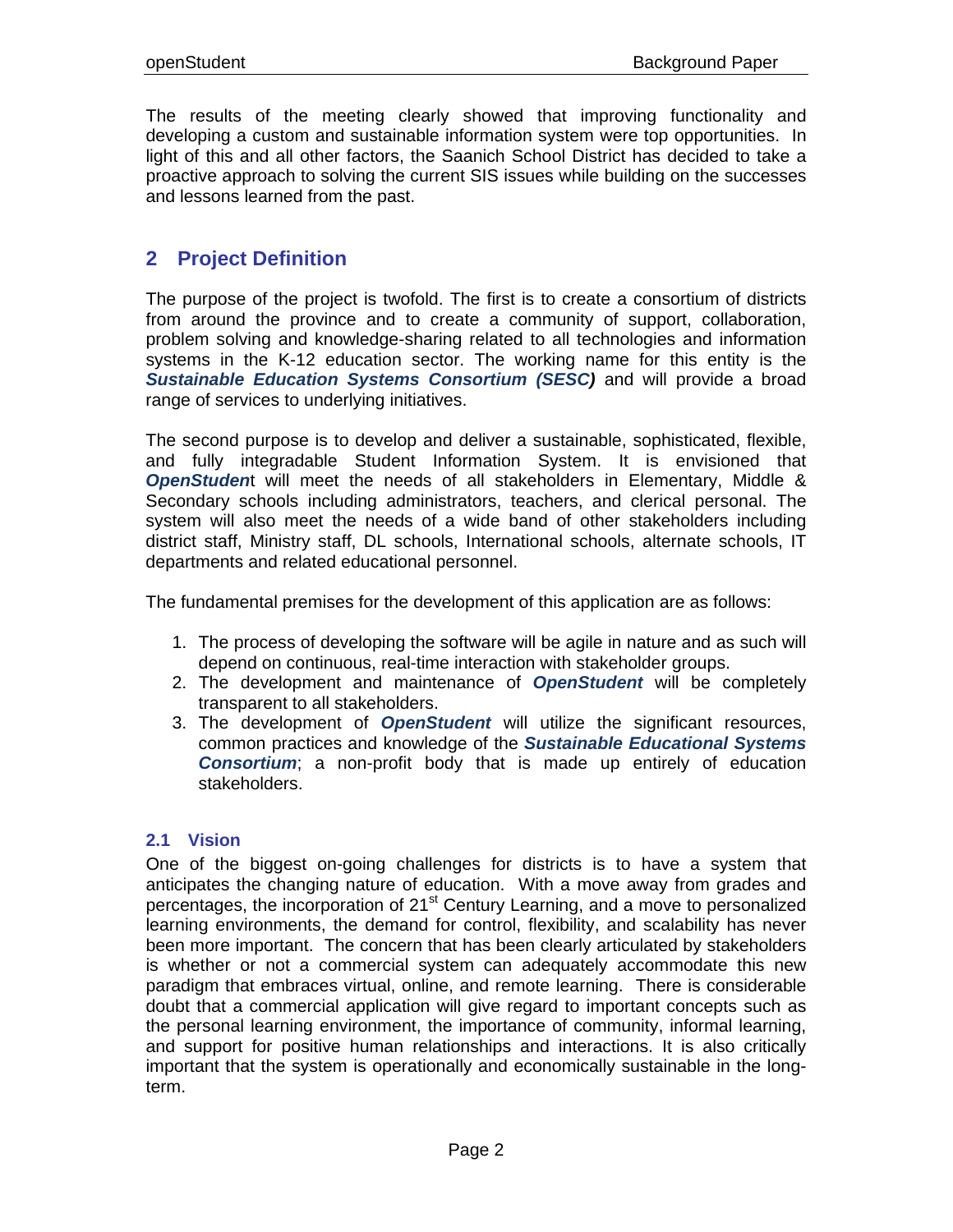It is the intention of the Saanich school district, to lead a consortium of districts in the development of a custom student information system for the province of BC. It is intended that this application will replace BCeSIS, the current enterprise level application in the province. The development process will build on prior successes and will leverage the energy, wisdom and experience of all stakeholder groups around the province. With this agile approach to software development, it is expected that in time, all districts will utilize this application.

OpenStudent will be operated on a **non-profit basis** and will utilize open source tools and techniques. This means that there will be no costly software license fees, no Oracle database license fees, and no markup on the operation and maintenance of the system. This will substantially reduce the costs of operation for all districts. In addition, the development of the application can easily be financed through the savings that districts will enjoy as they move their schools out of BCeSIS and into OpenStudent.

At the root of this recommended approach are the following ideals:

| <b>Scalable</b>                        | To deliver a robust, scalable Student Information System to school districts,<br>independent schools and First Nations schools in BC. It is intended that<br>openStudent will meet the needs of all size and complexity of<br>environments.            |
|----------------------------------------|--------------------------------------------------------------------------------------------------------------------------------------------------------------------------------------------------------------------------------------------------------|
| <b>Agile</b><br>Approach               | To develop a custom SIS that builds on past successes. The development<br>approach will use Agile methodologies and in doing so, tap into the energy,<br>wisdom and experience of all stakeholder groups around the province.                          |
| <b>Strategic</b>                       | To build a custom SIS that is strategic and meets all current district<br>requirements while fully supporting the vision for 21 <sup>st</sup> Century and<br>personalized learning,                                                                    |
| <b>Community</b><br><b>Development</b> | To use a truly collaborative approach for developing the SIS application to<br>ensure that all stakeholder needs are met - now and for the foreseeable<br>future. The system will be 'owned' by all participating stakeholders.                        |
| <b>Flexibility</b>                     | To provide sufficient flexibility to grow with an ever-changing technological<br>environment, changing stakeholder needs, adapting to 21 <sup>st</sup> Century<br>learning approaches, and the ability to adapt to foreseen and unforeseen<br>risks.   |
| <b>Open Source</b><br>Licensing        | The openStudent application will be distributed under the <b>Education</b><br><b>Community License, Version 2.0.</b> It is critical to develop and operate a<br>student information system that is both affordable and sustainable in the<br>long run. |
| <b>Transparency</b>                    | All development, maintenance and governance activities will be open to the<br>consortium and participant community.                                                                                                                                    |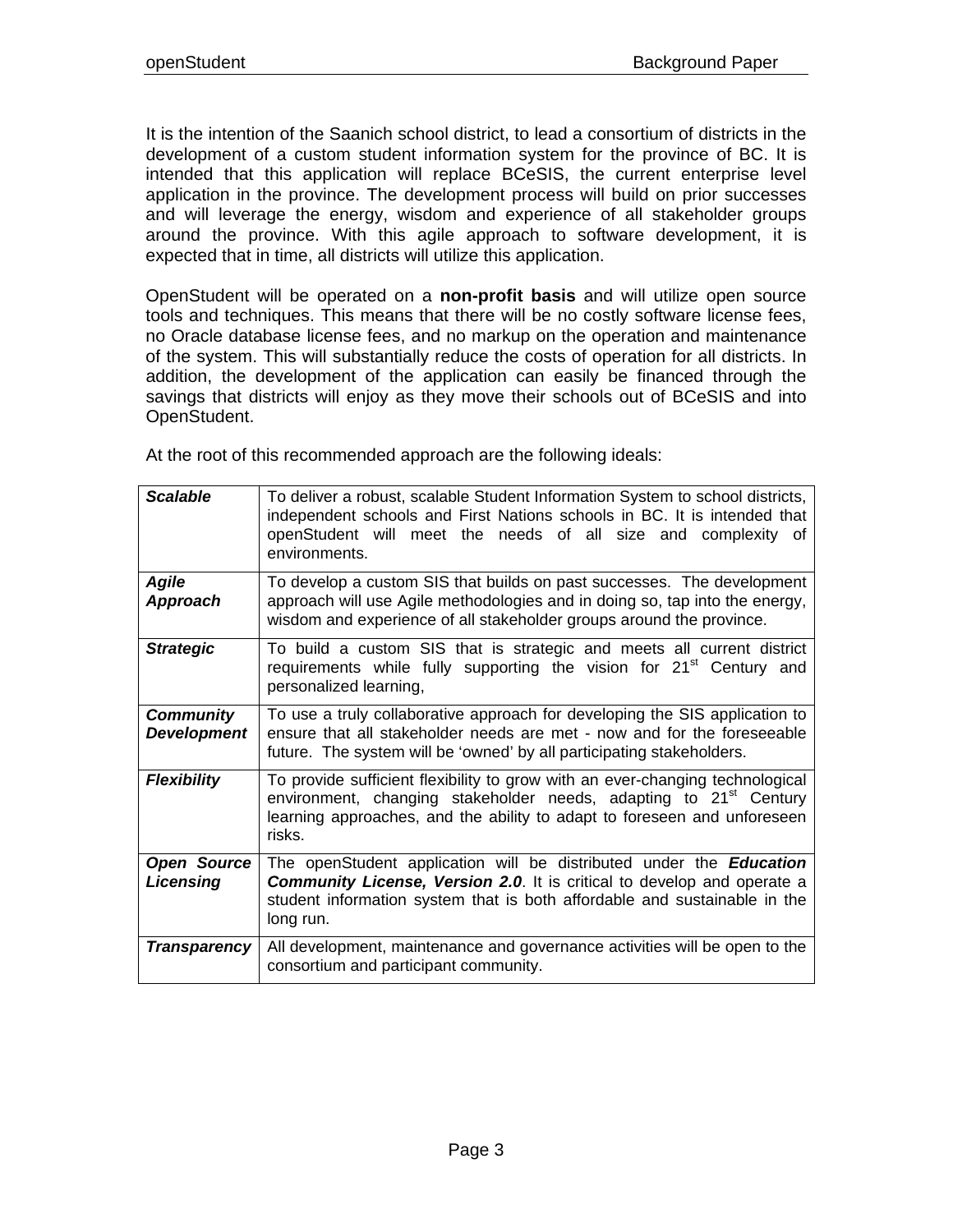## **2.2 Objectives**

The following are key objectives to be completed within the scope of this project.

### Business Objectives

- 1. Develop a common database for all modules that is robust and scalable.
- 2. Develop modules on the common enterprise platform that will meet all student information requirements including registration, attendance, cross enrolment, marks & curriculum reporting, SPED, internal reporting, Ministry reporting, StrongStart functionality, incidents, teams, fees, transportation, teacher gradebook, timetable building, and diploma verification.
- 3. Develop specific functionality to meet all requirements for Distance Learning schools.
- 4. Develop specific functionality to meet all requirements for International schools.
- 5. Develop specific functionality to meet all requirements for Alternate schools.
- 6. Form a provincial (or national) consortium of school districts to develop a community of stakeholders to participate directly in the discussion, communication and governance regarding development of OpenStudent and related applications.
- 7. Provide a flexible platform to meet all current needs, as well as meet emerging requirements for personalized and 21<sup>st</sup> Century Learning approaches.
- 8. Develop an environment for education and commercial stakeholders to participate in all activities based on defined standards.
- 9. Develop a regional support network to provide training, implementation, conversion and L1 services to participating districts.

### Technology Objectives

- 1. Develop a modern and intuitive student information system that will have the flexibility to meet different requirements in a broad range of districts in British Columbia.
- 2. Develop comprehensive guiding principals for the technical architecture of the system.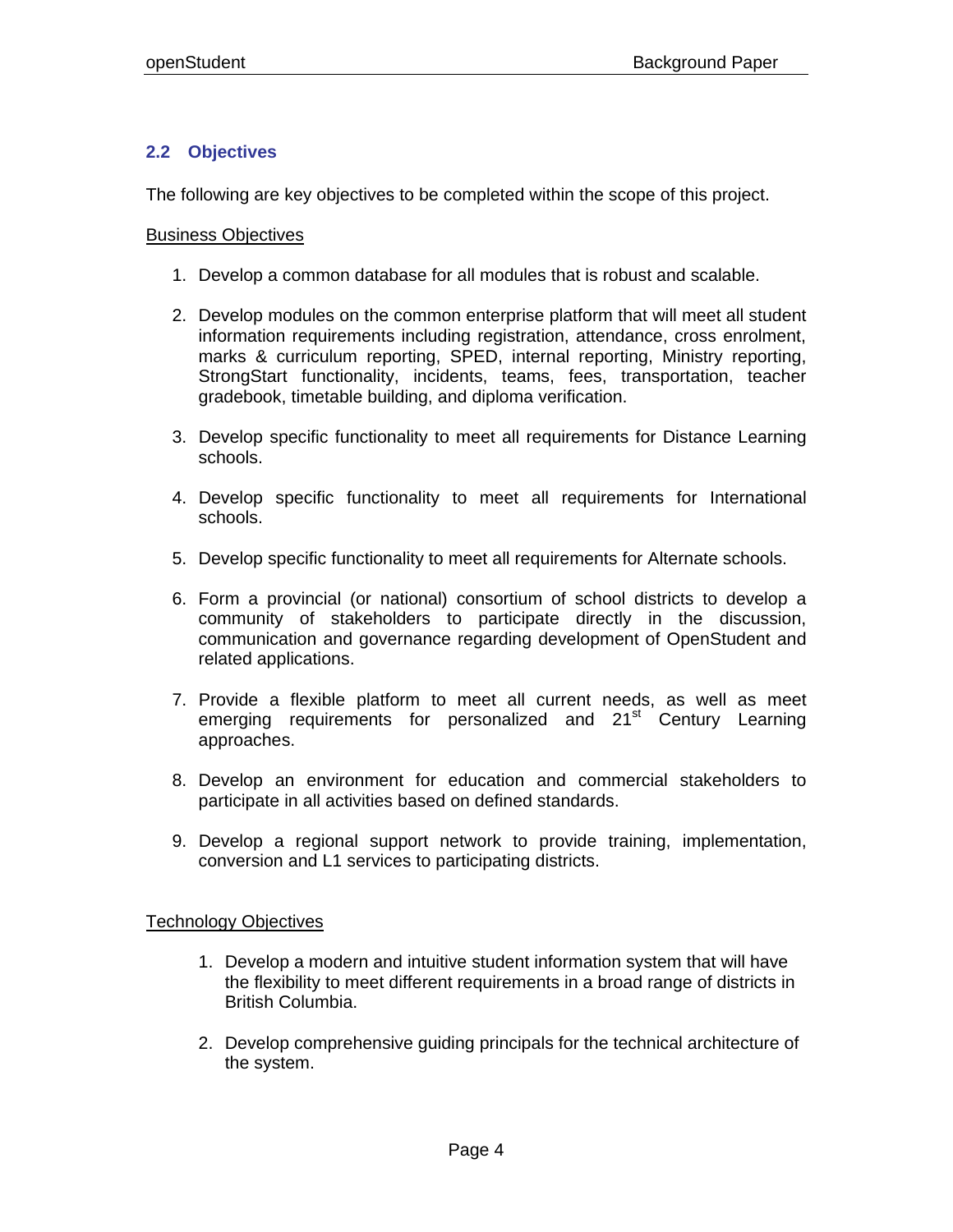- 3. Develop a distributed, redundant cloud-based hosting service for the province of BC that will have as close to 100% up time as possible.
- 4. Develop a common API for all applications that fall within the SESC umbrella.
- 5. Develop a system that has the ability to run different versions of the same module simultaneously to meet differing needs of districts and / or schools.

## **2.3 Scope**

The current plan is to have a fully functioning application for Elementary and Distance Learning schools after Year 1, followed by most functionality for Middle schools after Year 2 and the remaining schools from Years 3 to 5. The following chart summarizes the basic timeline.

| <b>Module Name &amp; Description</b> |                          | <b>Elem</b> | <b>DL &amp;</b><br>Alt | <b>Middle</b> | <b>Secondary</b> |
|--------------------------------------|--------------------------|-------------|------------------------|---------------|------------------|
|                                      |                          | Year 1      |                        | Year 2        | Year $3+$        |
|                                      | Core module              | ☑           | ⊠                      | ⊠             | ☑                |
|                                      | Homeroom                 | ⊠           | ⊠                      | ⊠             | ⊠                |
|                                      | Attendance               | ☑           | ⊠                      | ⊠             | ⊠                |
|                                      | <b>Curric Mark Entry</b> |             |                        |               |                  |
|                                      | <b>BC Min Reporting</b>  | ☑           | ⊠                      | ☑             | ☑                |
|                                      | <b>SPED Light</b>        | ☑           | ☑                      | ☑             | ☑                |
|                                      | Programs                 | ☑           | ⊠                      | ⊠             | ☑                |
| openStudent                          | <b>Strong Start</b>      | ☑           | ⊠                      | ☑             | ☑                |
|                                      | Teams & Groups           | ☑           | ⊠                      | ⊠             | ⊠                |
|                                      | Reports                  | ☑           | ☑                      | ☑             | ☑                |
|                                      | Lockers                  | ☑           | ☑                      | ⊠             | ☑                |
|                                      | Course<br>Functionality  | ☑           | ☑                      | ☑             | ☑                |
|                                      | <b>Course Mark Entry</b> | ☑           | ⊠                      | ⊠             | ⊠                |
|                                      | Incidents                | ☑           | ⊠                      | ☑             | ☑                |
| openFees                             | Fees                     | ☑           | ☑                      | ☑             | ☑                |
| openTrans                            | Transportation           | ☑           | ⊠                      | ⊠             | ⊠                |
| openClass                            | <b>Teacher Module</b>    | ☑           | ☑                      | ☑             | ☑                |
| openBuilder                          | <b>Master Timetable</b>  | ☑           | ⊠                      | ☑             | ☑                |
| openReporter                         | Data Warehouse           | ☑           | ☑                      | ☑             | ☑                |
| openDL                               | Distance Learning        | ☑           | ☑                      | ☑             | ☑                |
| openTrax                             | Diploma / Trax           | ☑           |                        |               | ☑                |
| openSPED                             | <b>SPED Full</b>         | ☑           |                        |               | ☑                |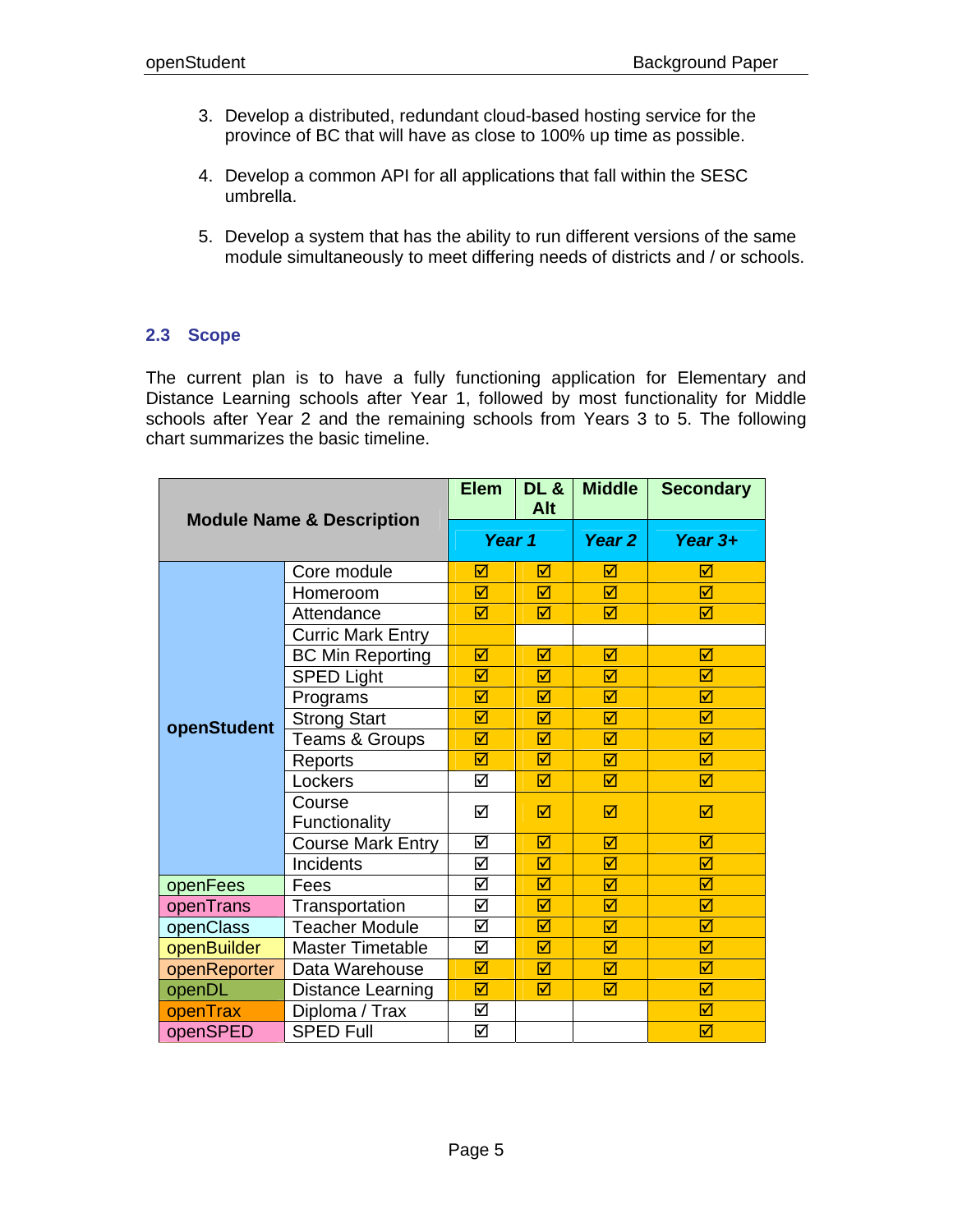## **2.4 Deliverables**

The following are the key project deliverables.

| <b>Item</b>                                                   | <b>Components</b>                                                                                                                                         | <b>Description</b>                                                                                                                                                                                                                                                                                                                                                                                                                                                                                                                                                                                                                                                   |  |  |
|---------------------------------------------------------------|-----------------------------------------------------------------------------------------------------------------------------------------------------------|----------------------------------------------------------------------------------------------------------------------------------------------------------------------------------------------------------------------------------------------------------------------------------------------------------------------------------------------------------------------------------------------------------------------------------------------------------------------------------------------------------------------------------------------------------------------------------------------------------------------------------------------------------------------|--|--|
| <b>Renovation of</b><br>existing (closed)<br>school           | Renovation of Saanichton<br>Elementary School.                                                                                                            | a. Refit 3 classrooms to house PM offices,<br>co-location development & a casual lunch /<br>meeting room.<br>b. Utilize existing gymnasium for recreational<br>& team building purposes.<br>c. Develop a server room and related<br>infrastructure.                                                                                                                                                                                                                                                                                                                                                                                                                  |  |  |
| openStudent                                                   | Multi module application to<br>meet requirements of all<br>schools & types.                                                                               | a. openStudent, openFees, openTrans,<br>openClass, openBuilder, openReporter,<br>openDL, openTRAX, openInternational,<br>openAlt, openParent, openSPED                                                                                                                                                                                                                                                                                                                                                                                                                                                                                                               |  |  |
| <b>Communications</b><br><b>Infrastructure</b>                | Develop website and related<br>electronic modules and content<br>to facilitate interactive<br>communications during, and<br>after project implementation. | Develop a website with the following attributes:<br>a. Functionality for social networking tools<br>including Twitter, Instant Messaging,<br>Forums, etc.<br>b. Functionality for posting & categorizing<br>knowledge base materials. Needs to be<br>fully searchable.<br>c. Functionality for static web site materials.<br>Needs to have ease of content<br>management by a variety of project staff.<br>d. Functionality for tagging and connecting all<br>bits of information (chats, forum posts,<br>knowledge base posts, etc. to Agile<br>backlog items).                                                                                                     |  |  |
| <b>Agile Education</b><br><b>Systems</b><br><b>Consortium</b> | Development of a Consortium<br>of Districts to build community<br>and govern OpenStudent &<br>related projects                                            | a. Create a British Columbia non-profit<br>society.<br>b. Obtain national charitable status to provide<br>the structure to accept and tax-receipt<br>donations.<br>c. Create a governance agreement that sets<br>forth the mission, terms and fee structure<br>for participating in the consortium.<br>d. Create other documentation and<br>agreements etc. that define the processes<br>for creating & maintaining common tools,<br>help desk services, implementation &<br>conversion services, and other related<br>shared services.<br>e. Create the documentation and<br>agreements, etc. to govern the scope and<br>participation of commercial organisations. |  |  |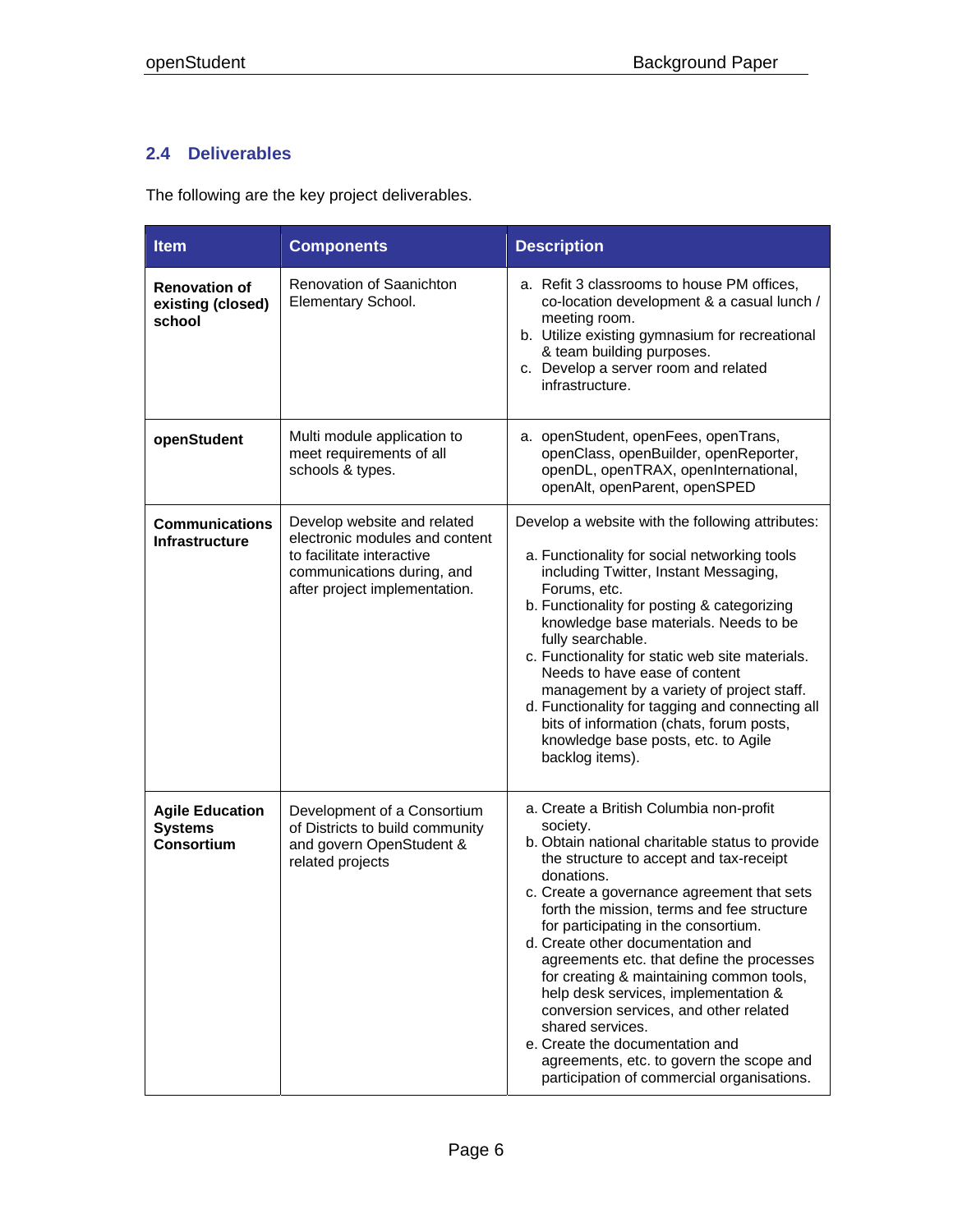# **3 Project Organisation**

## **3.1 Stakeholders**

OpenStudent has a broad range of large stakeholder groups throughout the province, and potentially throughout the education community.

| <b>Stakeholder</b>                                                        | <b>Interested in</b>                                                                                                                                                                                                                               | <b>Representative</b>                                                                                                                        |
|---------------------------------------------------------------------------|----------------------------------------------------------------------------------------------------------------------------------------------------------------------------------------------------------------------------------------------------|----------------------------------------------------------------------------------------------------------------------------------------------|
| Superintendents,<br>Associate<br>Superintendents,<br>District Principals. | Alignment with district vision and strategy.<br>Long term flexibility and sustainability.<br>Alignment with school reporting & analysis<br>needs. FOIPPA concerns.                                                                                 | BС<br>School<br>Superintendants<br>Association (BCSSA). Individual<br>representatives from districts.                                        |
| Secretary<br><b>Treasurers</b>                                            | Alignment with district budget. Long term<br>sustainability. FOIPPA concerns.                                                                                                                                                                      | BC School District Association of<br><b>Business</b><br><b>Officials</b><br>(BCASBO).<br>Individual<br>representatives<br>from<br>districts. |
| School Principals /<br><b>Vice Principals</b>                             | Alignment with school reporting & analysis<br>needs. Ease of staff training. Consistent<br>up-time. FOIPPA concerns.                                                                                                                               | BC Principals & Vice Principals<br>Association (BCPVPA). Individual<br>representatives from districts.                                       |
| District & Clerical<br>staff                                              | Ease of navigation & uses, consistent high<br>performance, consistent continuous up-<br>time, lack of redundancy, compactness,<br>direct connection to business processes.<br>FOIPPA concerns.                                                     | Canadian<br>Union<br>Public<br>οf<br>(CUPE).<br>Individual<br>Employees<br>representatives<br>schools.<br>from<br>Other grass roots groups.  |
| <b>School Teachers</b>                                                    | Comprehensive gradebook and reporting<br>functionality. Flexibility of marking &<br>assessment schemes. Ease of training.<br>Consistent up-time. FOIPPA concerns.                                                                                  | BC Teachers' Federation (BCTF).<br>Individual<br>representatives<br>from<br>schools.                                                         |
| District IT Staff                                                         | Alignment with district IT strategy. Long-<br>term<br>flexibility,<br>supportability<br>&<br>sustainability.<br>Ease<br>conversion,<br>οf<br>implementation and training.<br><b>FOIPPA</b><br>concerns.                                            | <b>Educational Technology Managers</b><br>Association (ETMA)                                                                                 |
| <b>Provincial Ministry</b>                                                | Alignment with<br>provincial vision<br>and<br>strategy.<br>Long-term<br>sustainability<br>&<br>flexibility. Consistent and ease of data<br>reporting from districts. Ability to complete<br>high level analysis and reporting. FOIPPA<br>concerns. | BC Ministry of Education.                                                                                                                    |
| Parents of<br>Students                                                    | student achievement<br>Access to<br>and<br>information.<br><b>FOIPPA</b><br>attendance<br>concerns.                                                                                                                                                | Parent Advisory Councils. District<br>Advisory<br>Councils.<br>Parent<br>Individual representatives.                                         |
| District Board of<br>Trustees                                             | Long-term financial sustainability. High<br>reporting<br>analysis. FOIPPA<br>level<br>&<br>concerns.                                                                                                                                               | British Columbia School Trustees<br>Association (BCSTA).                                                                                     |
| <b>Provincial MLA</b>                                                     | Long-term financial sustainability. FOIPPA<br>concerns.                                                                                                                                                                                            | Provincial Legislature.                                                                                                                      |
| Commercial<br>Partners &<br>Vendors                                       | Opportunity to add value.                                                                                                                                                                                                                          | Various technical & business<br>related associations.                                                                                        |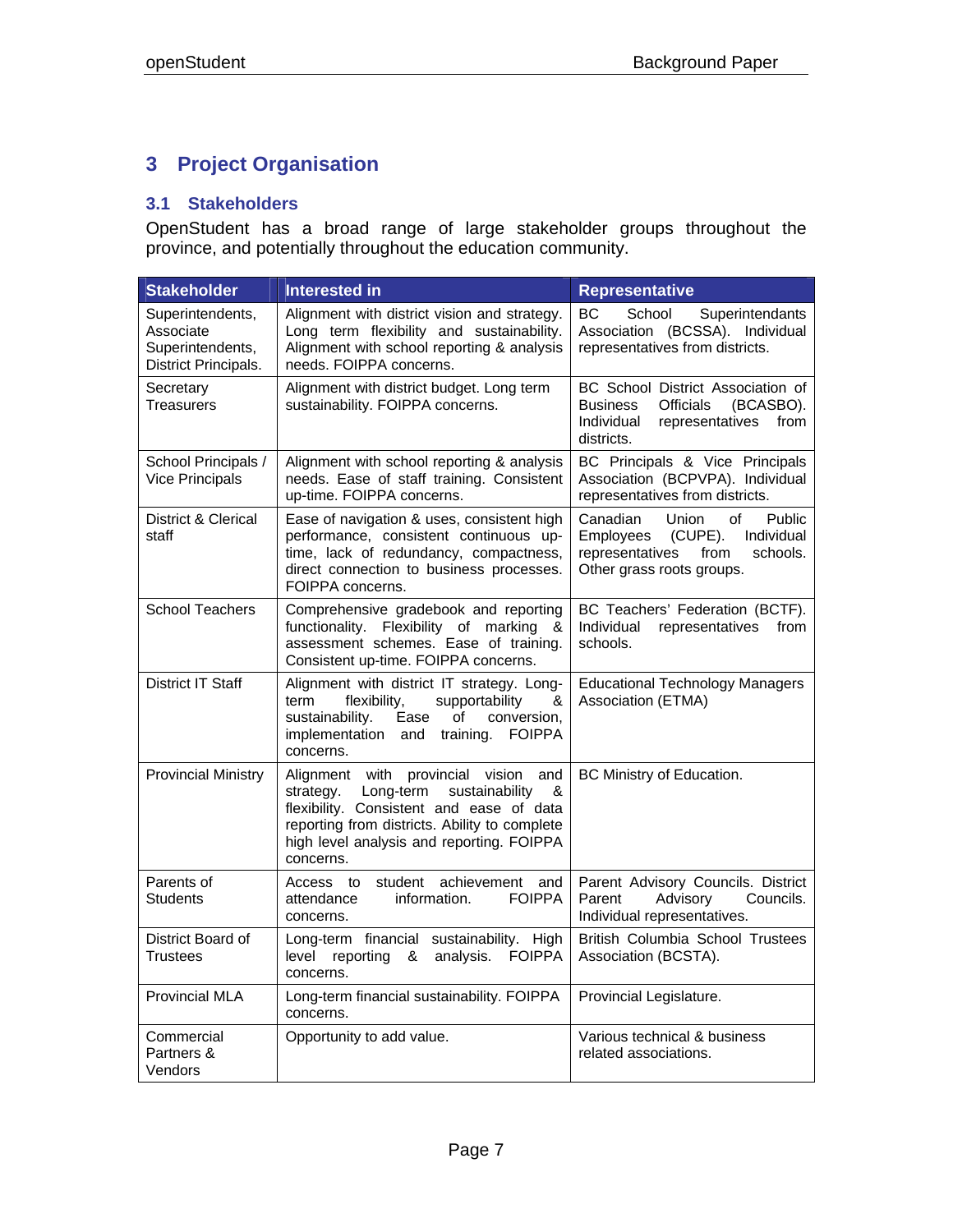# **4 Project Plan Highlights**

## **4.1 Approach**

The following is a brief summary as to the approach that will be taken to develop OpenStudent.

| <b>Phase</b>      | <b>Approach</b>                                                                                                                                                                                                                                                                                                                                                                                                                                                                                                                                                                                                                                                                                                                                                                     |
|-------------------|-------------------------------------------------------------------------------------------------------------------------------------------------------------------------------------------------------------------------------------------------------------------------------------------------------------------------------------------------------------------------------------------------------------------------------------------------------------------------------------------------------------------------------------------------------------------------------------------------------------------------------------------------------------------------------------------------------------------------------------------------------------------------------------|
| <b>Initiation</b> | The project has been initiated through joint and collaborative efforts of the Business<br>Sponsors, Technical Sponsor and the Project Manager. A Business case & vision paper<br>has been completed and has been presented to a number of districts around the<br>province. As part of the initiation, numerous other presentations are planned for<br>individual districts and at conferences to communicate the nature, development process<br>and economics of the project.                                                                                                                                                                                                                                                                                                      |
| <b>Planning</b>   | The development of OpenStudent will utilize Agile project management and software<br>development methodologies. Agile Development with Scrum is an approach that uses<br>an iterative and incremental approach to software development and project<br>management. The essence of this approach is to incorporate iteration and continuous<br>feedback in order to successively refine and develop an application. The approach<br>involves continuous planning, continuous testing, continuous integration, and other<br>forms of continuous evolution of both the project and the software. Agile is lightweight<br>and inherently adaptable. Just as important, this approach focuses on empowering<br>people to collaborate and make decisions together quickly and effectively. |
| <b>Execution</b>  | Scrum is best used for complex work in which it is largely impossible to predict<br>everything that will occur. This describes the development of a student information<br>system (the task at hand) very well. The traditional approach to this type of endeavour is<br>basically deterministic and utilizes detailed plans, Gantt charts, work schedules and the<br>like. Scrum is the exact opposite. The approach guides the process along in an optimal<br>course which unfolds as the project proceeds. For this reason, the planning for the<br>project begins with high level 'guidelines', and is progressively elaborated throughout the<br>process.                                                                                                                      |
| <b>Closure</b>    | The close of the project will be evidenced by the completed, tested and accepted<br>application by all related stakeholders.                                                                                                                                                                                                                                                                                                                                                                                                                                                                                                                                                                                                                                                        |

## **4.2 Licensing**

Licensing is an important consideration for the building of software with the potential scope and range of products being proposed. Therefore, all core modules and supplemental applications created under the SESC mandate will utilize the Education Community License, Version 2.0 (ECL-2.0). The ECL License is a modified version of the Apache license specifically designed for the education and academic community. This ensures the open source nature and noncommercialization of all products within the scope of SESC created applications.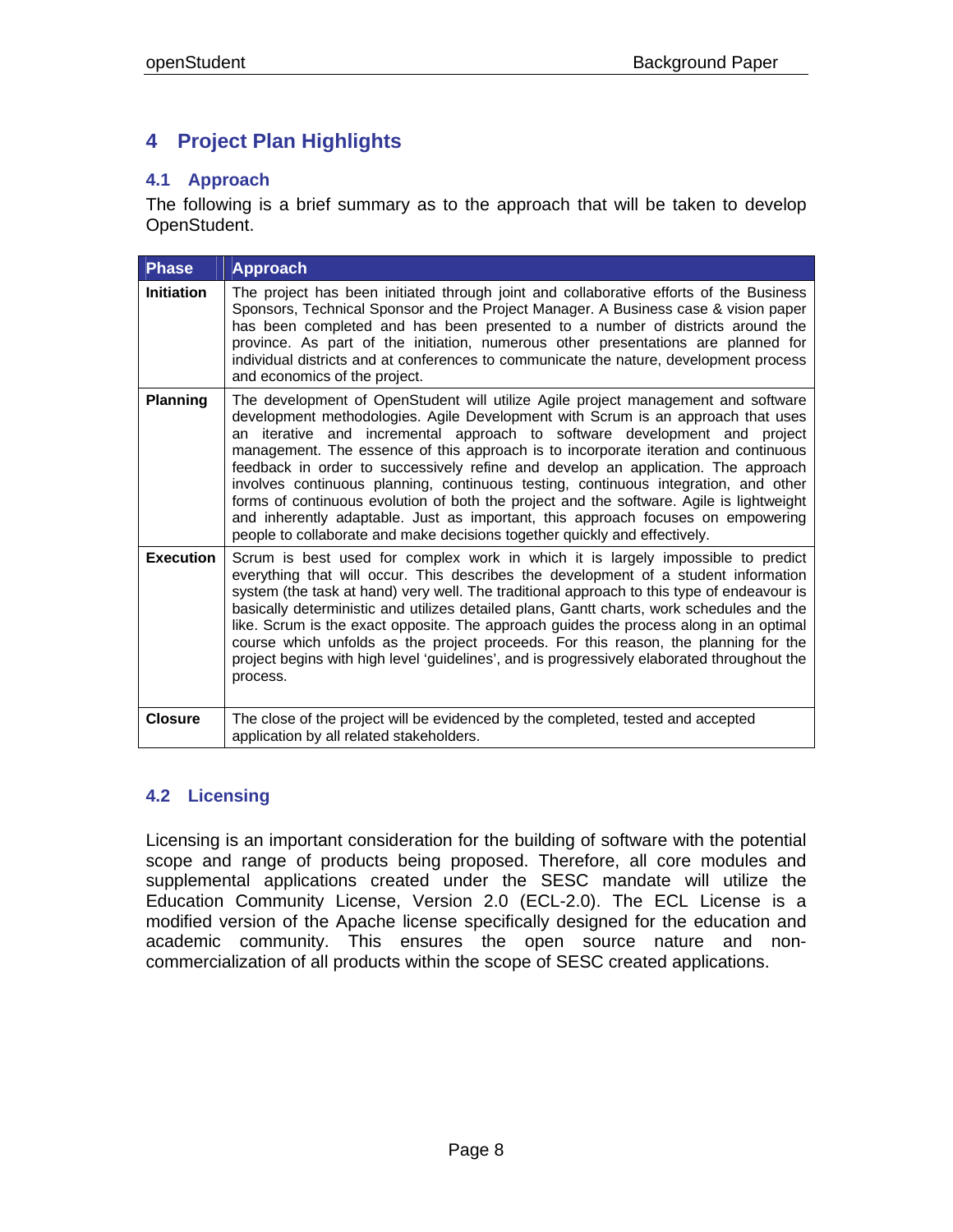## **4.3 Non Profit and Sustainable**

A critical component to the openStudent project is the development of a non-profit consortium. The non-profit approach to the development, operation and maintenance of the system will reduce costs substantially as compared to historical approaches taken with education information systems. This will also ensure the long-term sustainability of the system and free up resources that can be re-directed towards education and student achievement.

## **4.4 Analysis of Development & Operating Costs for openStudent**

| <b>Current annual operating costs of</b><br><b>BCeSIS</b>       | \$20 / fte                 | \$13.0 million  |  |
|-----------------------------------------------------------------|----------------------------|-----------------|--|
| (Includes vendor (AAL/Pearson) licensing,                       | Districts pay $$10$ / fte, | (Estimated      |  |
| Oracle licensing, Fujitsu costs, Fusepoint                      | Ministry pays \$10 / fte   | based on a      |  |
| costs)                                                          |                            | 650,000 fte)    |  |
|                                                                 |                            |                 |  |
| <b>Estimated annual operating costs of</b><br>openStudent       | \$5/fte                    | \$3.25 million  |  |
| (Zero vendor licensing, zero Oracle                             | Includes shared hosting    |                 |  |
| licensing, shared hosting costs with no<br>commercial markup)   | & maintenance costs        |                 |  |
|                                                                 |                            |                 |  |
| <b>Annual Savings</b>                                           | \$15/fte                   | \$9.75 million  |  |
|                                                                 | Districts save \$5/fte     |                 |  |
|                                                                 | Ministry saves \$10 / fte  |                 |  |
|                                                                 |                            |                 |  |
| <b>Total 5 Year Savings</b>                                     |                            | \$48.75 million |  |
|                                                                 |                            |                 |  |
| Total estimated development costs of<br>openStudent (5 years)   | \$13/fte                   | \$8.2 million   |  |
|                                                                 |                            |                 |  |
| <b>Payback Period</b>                                           |                            |                 |  |
| If Districts pay for development (with<br>2.6 years<br>savings) |                            |                 |  |
| If Districts and Ministry pay for                               | Less than 1 year           |                 |  |
| development (with savings)                                      |                            |                 |  |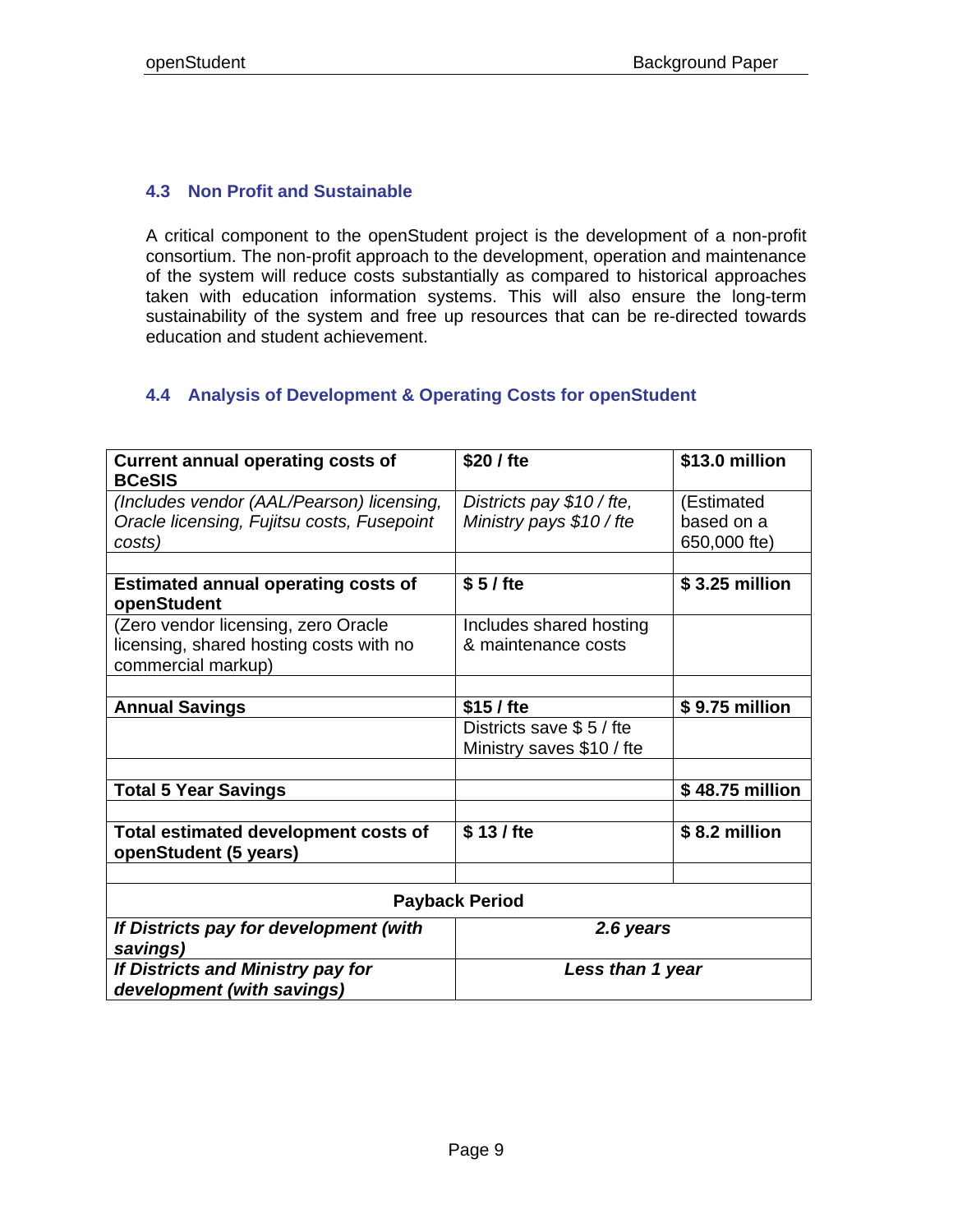## **4.5 Risks**

The following is a summary of the current major risks to the successful completion of the project. Other risks will be continually identified and resolved during the daily scrum meetings.

| <b>Risk</b>                        | <b>Description</b>                                                                                                                                        | <b>Strategy</b>                                                                                                                                                                                                                                                    |
|------------------------------------|-----------------------------------------------------------------------------------------------------------------------------------------------------------|--------------------------------------------------------------------------------------------------------------------------------------------------------------------------------------------------------------------------------------------------------------------|
| <b>Technical Risk</b>              | The key risk in this area relates to<br>utilizing leading edge technologies.                                                                              | The essence of the project will be<br>excellence.<br>technical<br><b>The</b><br>technologies required to build a web-<br>based enterprise SIS are well known<br>and documented.                                                                                    |
|                                    |                                                                                                                                                           |                                                                                                                                                                                                                                                                    |
| Risk of a<br>mandated SIS          | If the Ministry were to mandate a SIS<br>solution it would render this project<br>meaningless.                                                            | It is extremely important that all senior<br>district staff and other stakeholders<br>provide leadership and promote the<br>idea that the long-term SIS solution<br>logically belongs within the domain<br>and control of districts.                               |
|                                    |                                                                                                                                                           |                                                                                                                                                                                                                                                                    |
| Risk of<br>inadequate<br>resources | Although much more cost effective than<br>the current model, the OpenStudent<br>project will require adequate funding for<br>the next 5 years and beyond. | A key element to managing this<br>project will be the continuous<br>communication to all districts<br>regarding progress, requirements,<br>operational concerns, etc. It is<br>anticipated that this will attract the<br>vast majority of districts to the effort. |

## **4.6 The Kuali Project**

The Kuali project is an excellent example of how the North American post-secondary education community has pulled together to overcome the extraordinary IT challenges related to the budget, functionality and sustainability of core applications. To do this, they have created a Foundation, which provides common services such as project management, implementation, infrastructure and support to participant colleges and universities. These efforts have unified and/or initiated a number of key strategic software development projects including applications for Finance & Accounting (ERP), Student Information, Library and Research.

*Kuali is a growing community of universities, colleges, businesses, and other organizations*  partnering to build and sustain open-source software for higher education, by higher *education. The members of the Kuali Community share a common vision - open, modular, and distributed systems. Kuali software is released under the Educational Community License.* 

*The Kuali Community has sub-communities who collaborate on enterprise software systems, including Kuali Financial System (KFS), Kuali Coeus (KC) for research administration, and Kuali Student (KS). In early 2009, Kuali Rice was added to this portfolio*  as a fully funded project to evolve a middleware infrastructure common to the other Kuali *software. Late 2009 brought the Kuali Open Library Environment (OLE) and the Kuali Ready projects on board. The two newest projects are Kuali People Management for Enterprise (KPME), and Kuali Mobility (KMobility). (Kuali.org website 2011)*